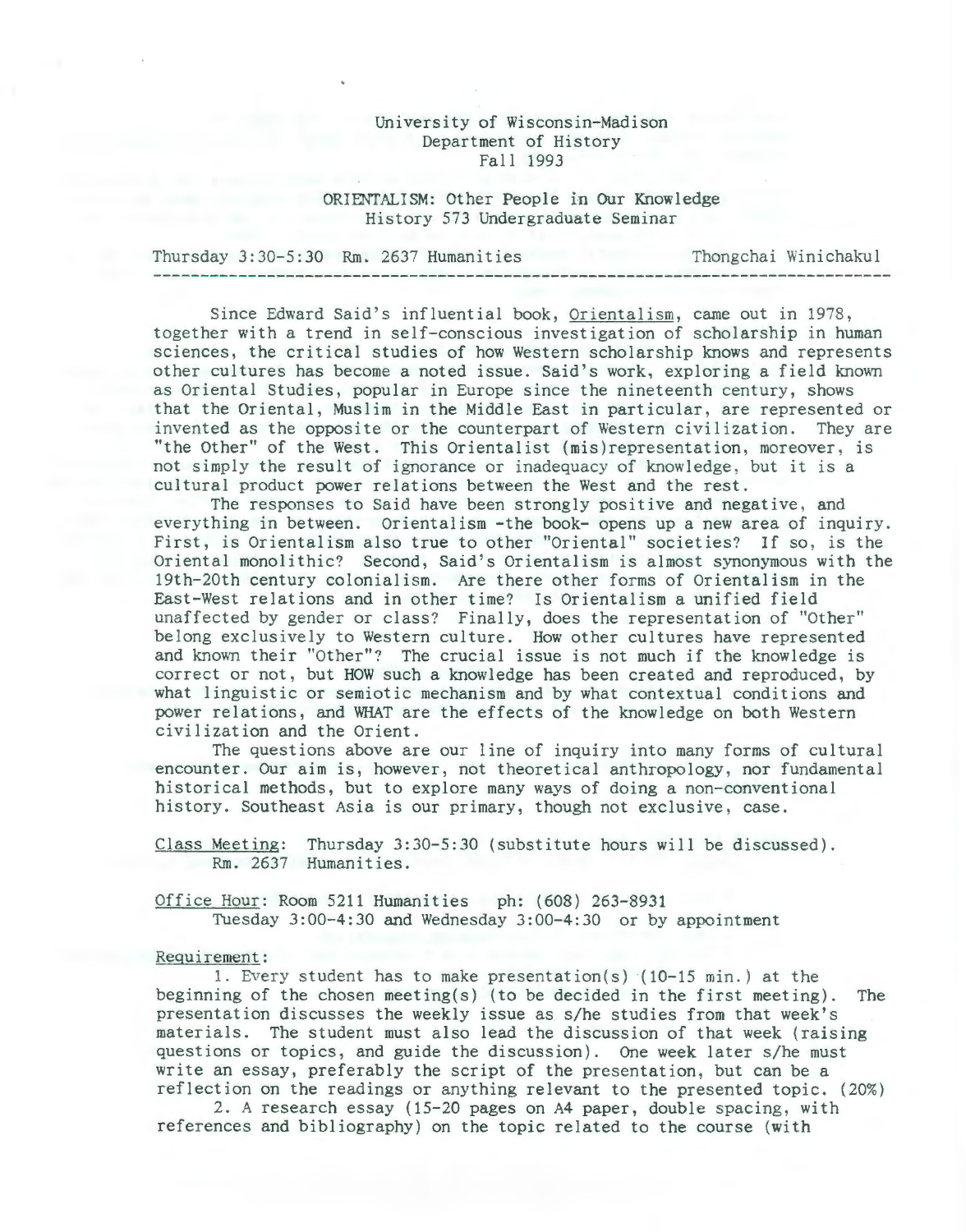permission from the instructor). The due date of the paper is ........... Regular contact with the instructor to discuss about the paper is taken into account for the grading. 50%.

3. Participation is crucial. Every student must prepare for discussion each week. S/he should be active participant. This does not mean an overly talkative; it simply means attention and involvement in the discussion. Too many absence and uncooperative sit-ins will be noted. (30%)

4. The students' presentations of their researches have no mark and no penalty than normal participation. But it is for students to demonstrate their work and exchange ideas.

### Reading:

All the readings below can be found in UW libraries. Also, the instructor will provide some required reading materials (not all), plus some supplementary, for each week in a red file to be left in the mailbox #5043  $(5th$  fl. Humanities near the room  $5211$ ). Students should check the red file each week, take the entire file to xerox the materials you need, then return it to the mailbox within an hour for other students.

The student responsible for each week should prepare about two weeks in advance. See the instructor if the material cannot be found. For the rest of the class in each week, students should find the required reading first; if not possible, you are recommended to read anything on the list for that week.

The "Issue" given under the weekly topic below is a guidance, a line of inquiry, some starting points for the reading. It also helps defining the common scope for discussion. Students may follow the guidance in reading and in discussion, but do not "have to" do so.

#### COURSE SCHEDULE

(\* required materials. The rest are supplementary for your interest) (% materials available by instructor in the red file)

Week 1 (Sept 2) Introduction to the course. Discuss the assignment and meeting.

Week 2 (Sept 9) Said's Orientalism

Issue: Said's ideas, methods, implication, limitations and problems

\* Said, Edward. Orientalism. chap.1(I,II) and chap.3

Cohen, Warren ed. Reflections on Orientalism.

%"Review Symposium: Edward Said's Orientalism" Journal of Asian Studies 39 (1980). 481-516.

Kabbani, Rana Europe's Myth of Orient.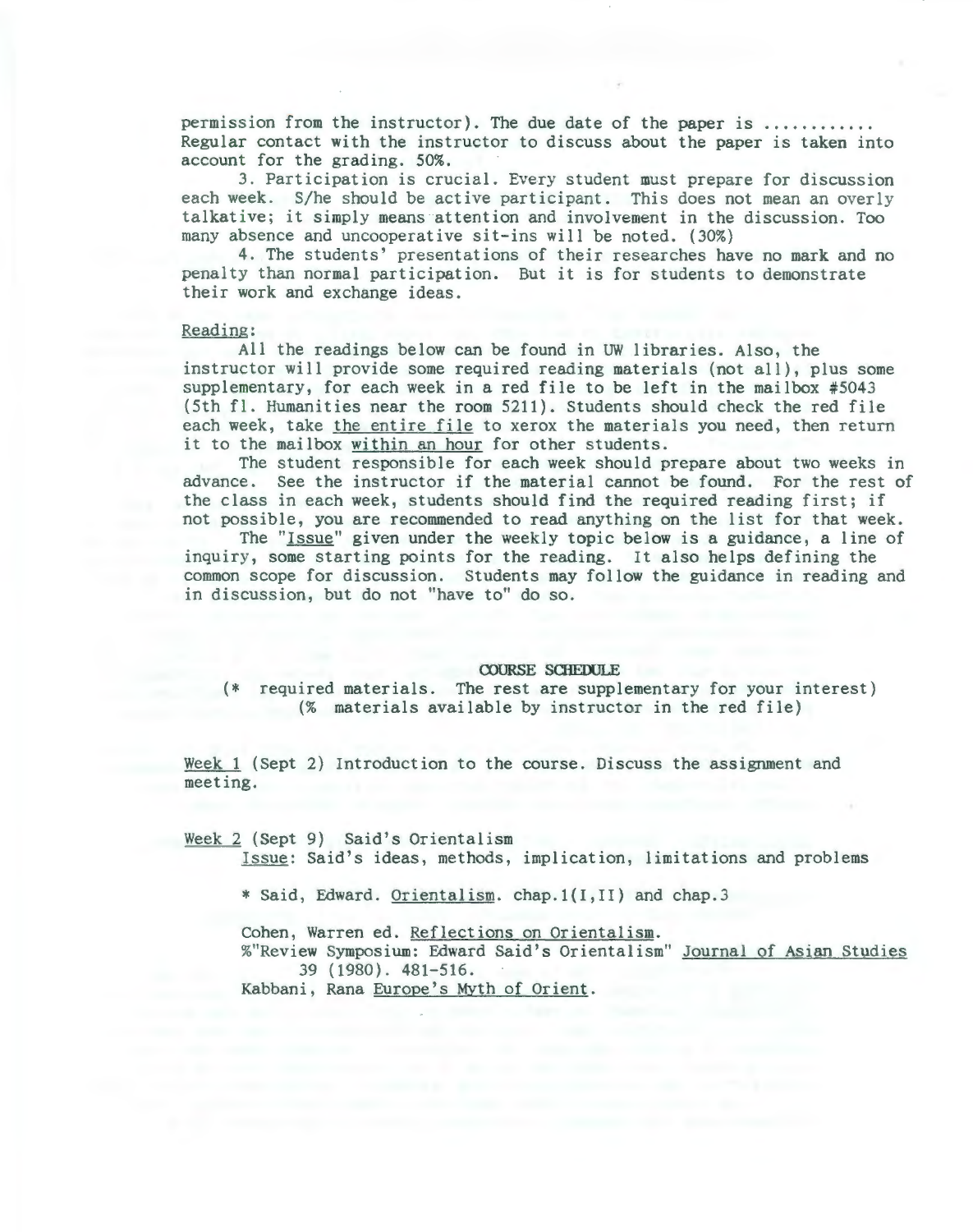Week 3 (Sept 16) Travel to the Other's world

- Issue: Why travel? Purposes, meanings and functions of travel. What is exoticism? Why? How to make the Other exotic. Travel literature, an ethnography? How can we use travel literature and brochures?
- \*% Loth, Heinrich. "The Knowledge of Asia and Africa in the Age of Enlightenment: Travel Books as Historical Sources," in The French Revolution of 1789: Its Impact on Latin America, Asia and Africa. ed. Joachim Heidrich. 39-44.

\*% Bailey-Goldschmidt, Janice and Kalfatovic, Martin. "Sex Lies, and European Hegemony: Travel Literature and Ideology," Journal of Popular Culture 26:4 (Spring 1993). 141-153.

\*% Picard, Michel. "Cultural Tour ism in Bali: National Integration and Regional Differences," in Tourism in South-East Asia. 48-70.

\*% Selwyn, Tom. "Peter Pan in South-East Asia: views from the brochures," in Tourism in South-East Asia. ed. Hitchcock, Michael; King, Victor; and Parnwell, Michael. 117-137.

\*%Wheeler, Valerie. "Traveler's Tales: Observations on Travel Book and Ethnography," Anthropological Quarterly 59:2 (April 1986). 52-63.

\* Either: Look through one or many travel literature to SEAsia in the 19th c. (Many are in catalogue cards, not the NLS.) Examples:

Mouhot, Henri. Diary: Travels in Central Parts of Siam, Cambodia and Laos during 1858-1861.

La Loubere, Simone de. The Kingdom of Siam.

Bowring, Sir John. The Kingdom and People of Siam, 2 vols.

- Linschoten, Jan Huygen van. The Voyage of John Huygen Linschoten to the East Indies.
- Ibrahim, Muhammad Ibu. Ship of Sulaiman.

Also, the works by Ferdinand Mendez Pinto, Joost Schouten, Maurice Collis, Tome Pires, Engelbert Kaempfer, Nicholas Gervaise, Antonio De Morga, James Brookes, John Crawfurd.

\*Or: See the guidebooks or collecting travel brochures about other countries, especially Asia. See HOW those travel literature or guidebooks present, portray, or show the destination.

Clifford, James. "Traveling Cultures," in ed. Lawrence Grossberg, Cary Nelson, and Paula Treichler. Cultural Studies.

Campbell, Mary B. The Witness and the Other World: Exotic European Travel Writing 400-1600. part I, chap 3-4.

Baudet, Henri. Paradise on Earth: Some Thoughts on European Images on Non-European Man.

Schwartz, Milliam L. The Imaginative Interpretation of the Far East in Modern French Literature 1800-1925. see chap 3, 1885-1905.

Porter, Dennis. Haunted Journey: Desire and Transgression in European Travel Writing. (for post-modernist view) parts 1,2 and 4.

Pratt, Mary Louise. Imperial Eyes: Travel Writings and Transculturation. chap.l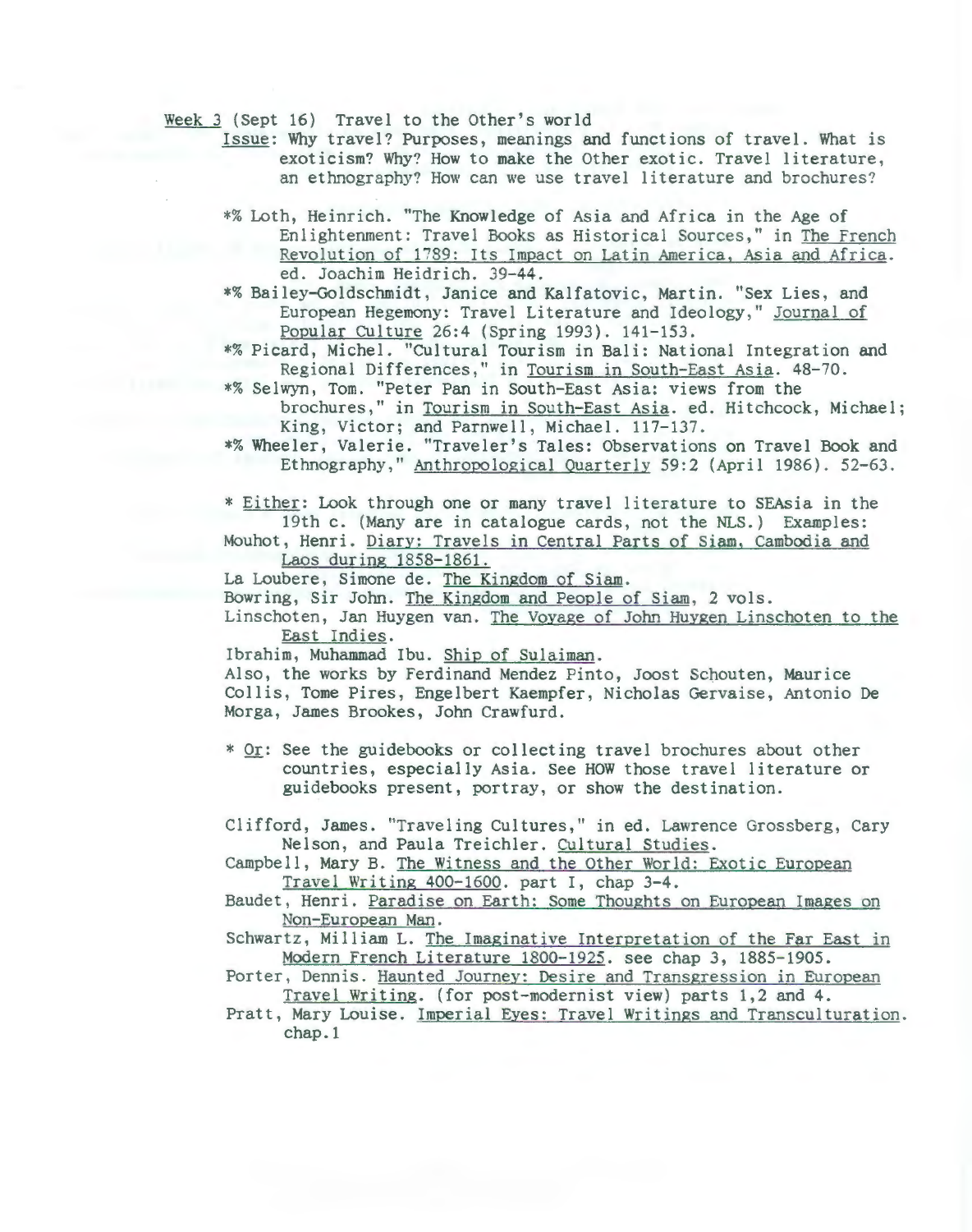Week 4 (Sept 23) Ethnographic construct

- Issue: What is ethnography? What does an ethnographer do? Observation (gaze), fieldwork, and writing. To what extent an ethnographic object created by an ethnographic writer?
- \* Vickers, Adrian. Bali: A Paradise Created.
- Schulte Nordholt, H. Bali: Colonial Conceptions and Political Change 1700-1940.

Boon, James. Affinities and Extremes. chap. 1-2.

Heniger, Johannes, "Dutch Contributions to the Study of Exotic Natural History in the Seventeenth and Eighteenth Centuries," in Terra Australis: the Furthest Shore. ed. W. Eisler and B. Smith. 59-66.

Smith, Bernard. "The Intellectual and Artistic Framework of Pacific Exploration in the Eighteenth Century," in Terra Australis (ibid). 123-128.

Fabian, Johannes. Time and The Other: How Anthropology Makes Its Object Talal, Asad. Anthropology and the Colonial Encounter.

See an anthropological debate over Margaret Mead's classic work on Samoa.

Mead, Margaret. Coming of Age in Samoa: A Psychological Study of Primitive Youth for Western Civilization.

Freeman, Derek. Margaret Mead and Samoa: The Making and Unmaking of an Anthropological Myth.

Atkinson, Paul. The Ethnographic Imagination: Textual Construction of Reality, see chap.4.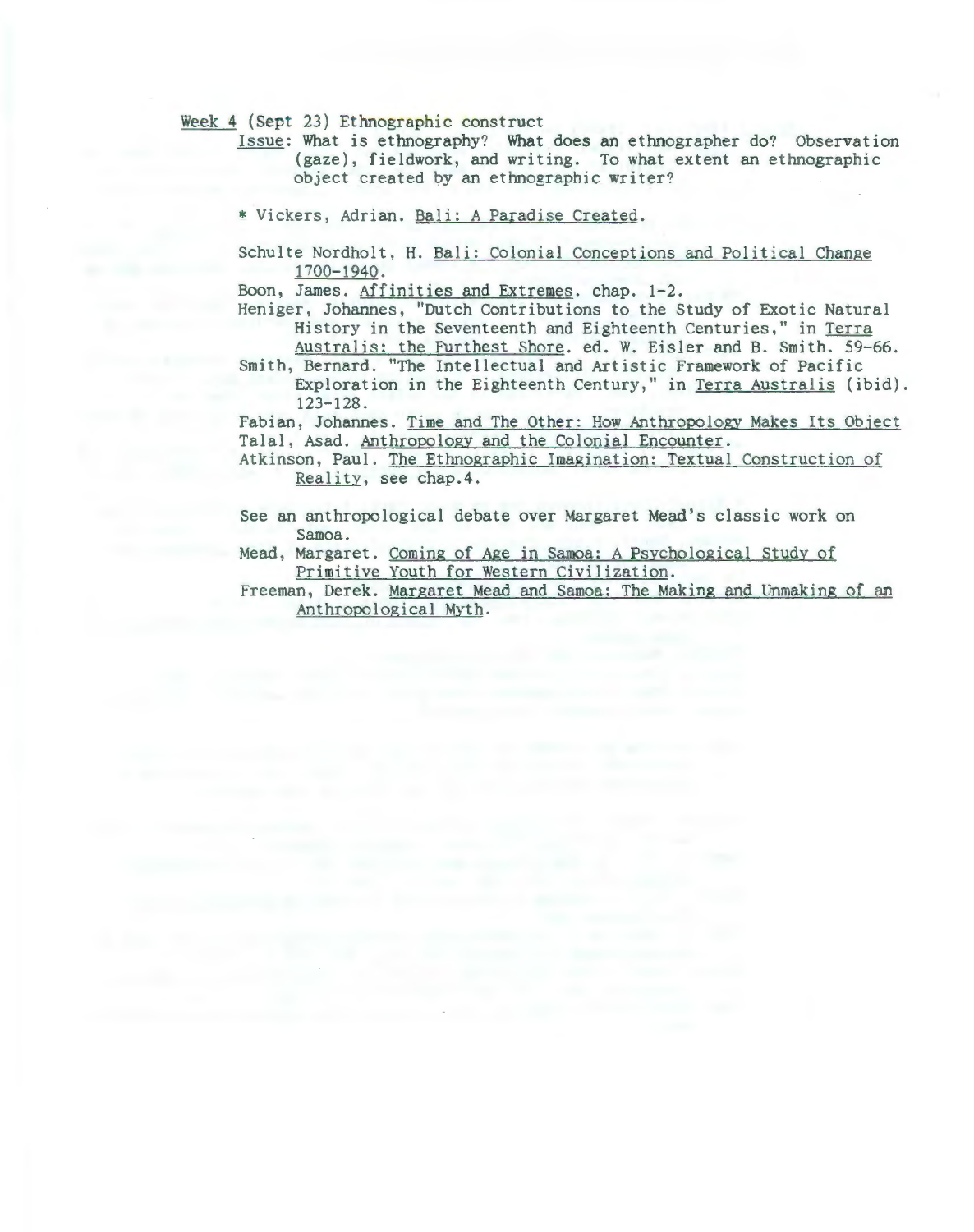Week 5 (Sept 30) Museum, Exposition, Exhibiting the Other

Issue: How do the fragmented objects and materials speak? Different methods, settings, styles and arrangements. Living human on display. Museum, expos, circus, and zoo, and power relations.

- \*% Mitchell, Timothy. "Orientalism and the Exhibitionary Order, " in ed. Nicholas Dirk. Colonialism and Culture. 289-318.
- \*% Hinsley, Curtis. "The World as Market Place: Commodification of the Exotic at the World's Columbian Exposition, Chicago, 1893, '' in ed. Ivan Karp and Steven D. Levine. Exhibiting CUltures. 344-365.
- \*% Ames, Michael M. "Cannibal Tours and Glass Boxes: the Anthropology of Museums. see the article "How Anthropologists Stereotype Other People," and "How Anthropologists Help Fabricate the CUltures they Study." 49-69.
- \*% Chapman, William Ryan. "Arranging Ethnology: A.H.L.F. Pitt Rivers and the Typological Tradition," in ed. Stocking, George. Objects and Others: Essays on Museums and Material CUltures. 15-48.

Stocking, George. Objects and Others: Essays on Museums and Material Cultures. see the articles by Ira Jacknis, Elizabeth Williams, and James Clifford.

Mitchell, Timothy. Colonizing Egypt. chap.l.

% Kirshenblatt-Gimblett, Barbara. "Objects of Ethnography," in Exhibiting Cultures. 386-443. (highly recommended).

Rydell, Robert. All the World's A Fair.

Benedict, Burton. The Anthropology of World's Fair: San Francisco's Panama Pacific International Exposition of 1915.

Smith, Bernard. European Vision and the South Pacific 1768-1850: A Study in the History of Art and Ideas. especially chap. 1,2,4,11.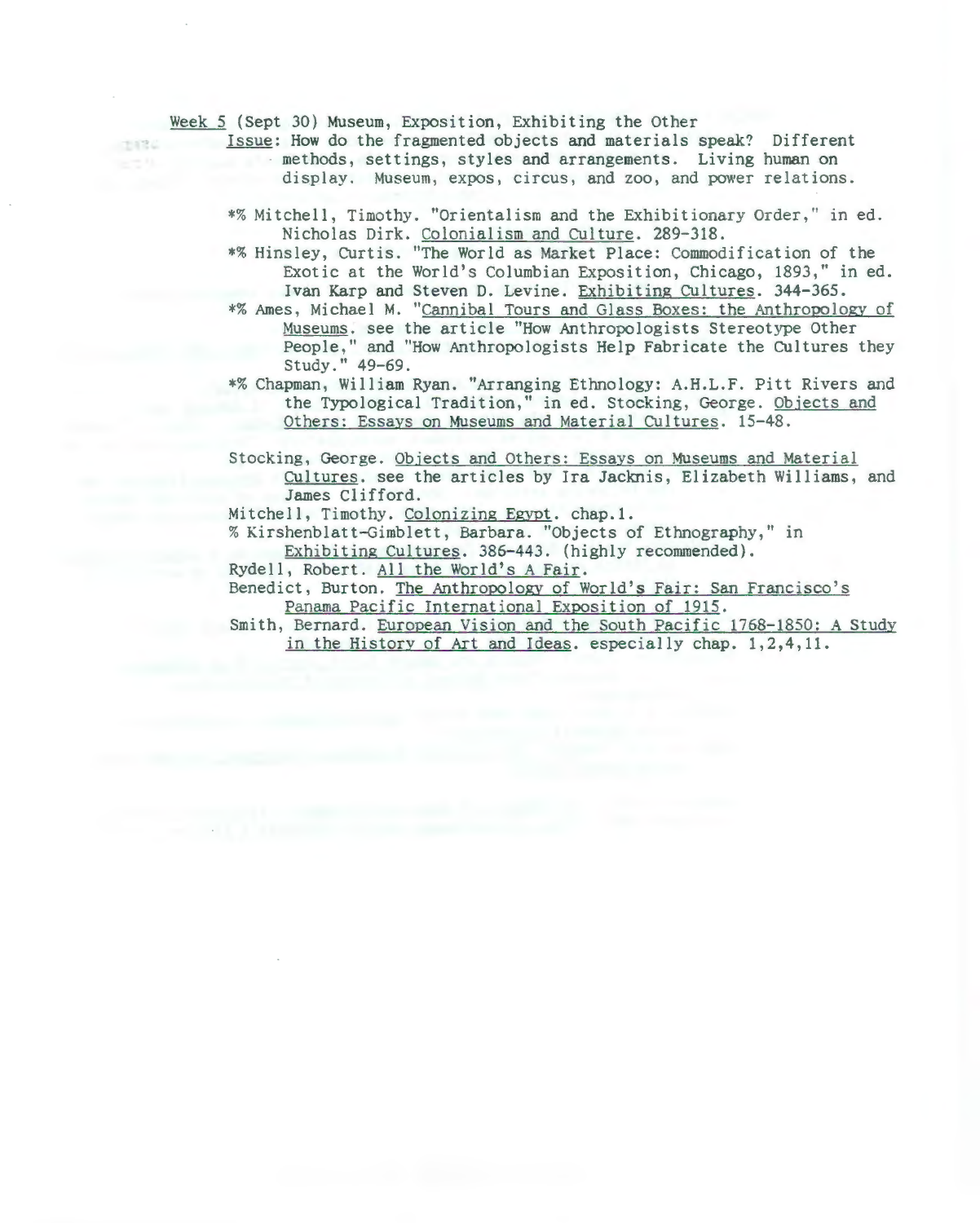Week 6 (Oct 7) The colonial fiction and the post-colonial conscience

Issue: The function of the East in Conrad's stories. Individualism, adventure, soul-searching, and the white man's burden. Colonialism, race, gender in Conrad's Malay novels. Comparison between Conrad, Kipling and Forster or Orwell.

\* Conrad, Joseph. Lord Jim.

\* Forster , E.M. Passage to India. (novel or film)

Orwell, George. "Shooting an Elephant," see in any complete Orwell's writings.

Moore, Gilbert. Kipling and "Orientalism".

Krenn, Heliena. Conrad's Lingard Trilogy: Empire, Race, and Women in the Malay Novels.

McClure, John A. Kipling and Conrad: the Colonial fiction.

Darras, Jacque. Joseph Conrad and the West: Signs of Empire. part 1.

Warren, James F. At the Edge of Southeast Asian History. chap.2, "Joseph Conrad's Fiction as Southeast Asian History: Trade and Politics in East Borneo in the Late Nineteenth Century." 8-21.

% Winks , Robin W., and Rush, James R. eds. Asia in Western Fiction. see the following articles: - Donald Lach, "Images of asia and Asians in European Fiction, 1500-1800," James Rush, "Journeys to Java: Western Fiction about Indonesia, 1600-1980."

% Osborne, Milton. Fear and Fascination in the Tropics: a Reader ' s guide to French Fiction on Indochina. (Also published as an article in ibid.)

See the anthology and studies of Dutch literature from and about the Netherlands Indies in the colonial period.

Nieuwenhuys, Robert. Memory and Agonv: Dutch Stories from Indonesia . Mirror of the Indies: A History of Dutch Colonial

Literature.

Beekman, E.M. ed., tran, and intro. Fugitive Dreams: An Anthology of Dutch Colonial Literature.

Roskies, D.M. Imperial Perceptions: Examples of Colonial Fiction from Netherlands Indies.

Parrish, Cecile. The Images of Asia in Children's Literature 1814-1964. % Lai nam Chen. Images of Southeast Asia in Children's Fiction. chap.3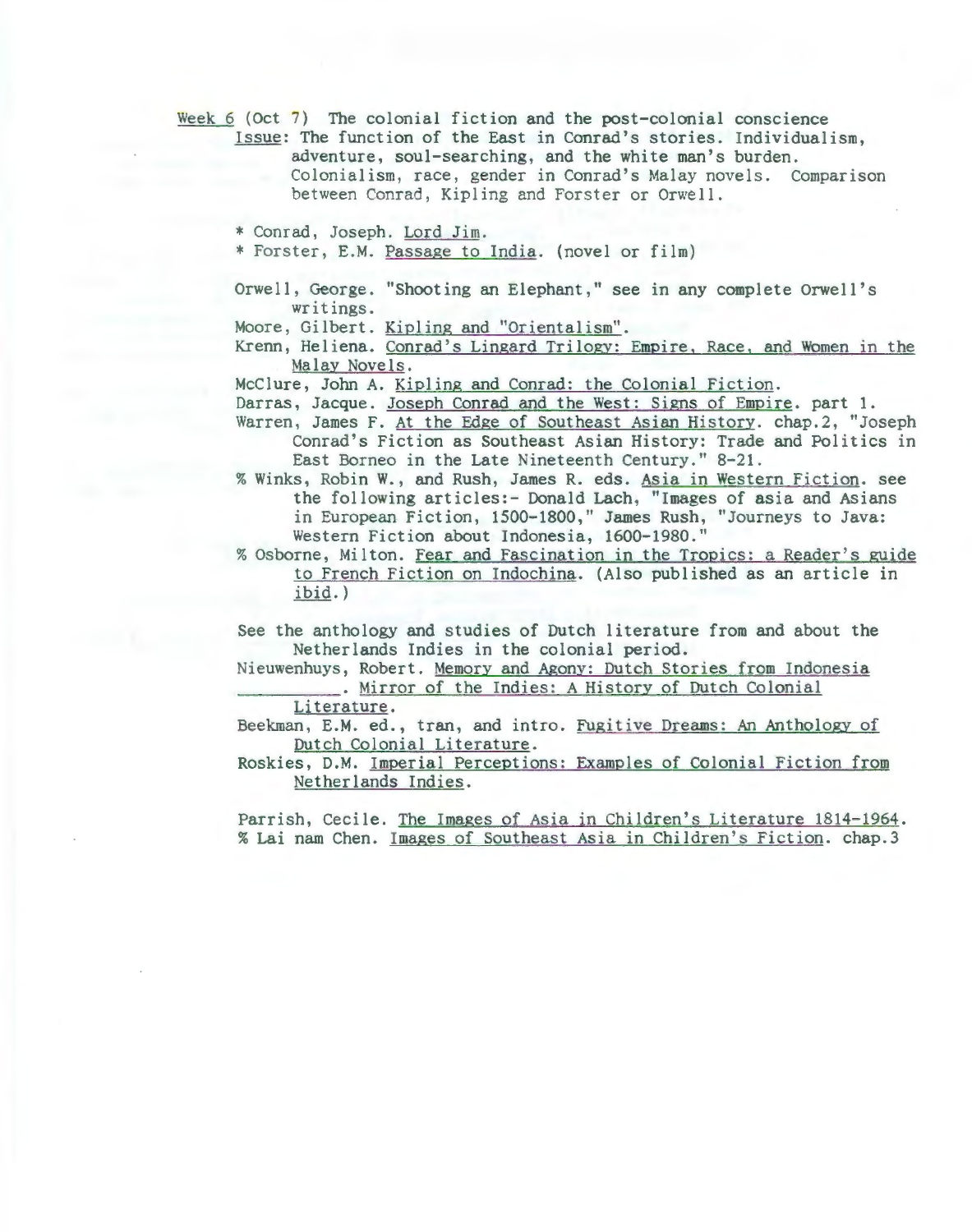Week 7 (Oct 14) Women and Orientalism

Issue: An English governess and an Oriental despot; female orientalist and Oriental king. Was she a feminist or simply became a (malelike) colonialist? Was Orientalism factored by gender? Feminine Orientalism; do they represent the Orient differently? A missionary?

\* See ''The King and I"- the film based on Landon, Margaret. Anna and the King of Siam.

\*%Morgan, Susan. "An Introduction to Victorian Women's Travel Writings about Southeast Asia," Genre 20 (Summer 1987). 189-207

Leonowens, Anna. The Romance of the Harem. (The 1991 reprint has an interesting introduction about Anna's unclear biography.)

. The English Governess at the Siamese Court.

- Melman, Billie. Women's Orient: English Women and the Middle East, 1718- 1918. see pp.4-18 and part 2 on Harem .
- % Notar Beth. "Contextual Contradictions: Race, Class and Gender in the 19th c. Travel Writings of Isabella Bird," (unpublished paper for the AAS meeting, 1993).
- % Donaldson, Laura. "The King and I in Uncle Tom's Cabin or On the Border of the Women's Room," Cinema Journal 29:3 (Spring 1990). 53-67.
- Mills, Sara. Discourse of Difference: an Analysis of Women's Travel Writing and Colonialism. part 1.

Griswold, A.B. King Mongkut of Siam. (In defense of King Mongkut) Moffat, Abbot L. Mongkut: the King of Siam.

Blofeld, John. King Maha Mongkut of Siam.

Bradley, William. Siam Then: the Foreign Colony in Bangkok before and after Anna. (Good background of Bangkok and the court in Anna's time) .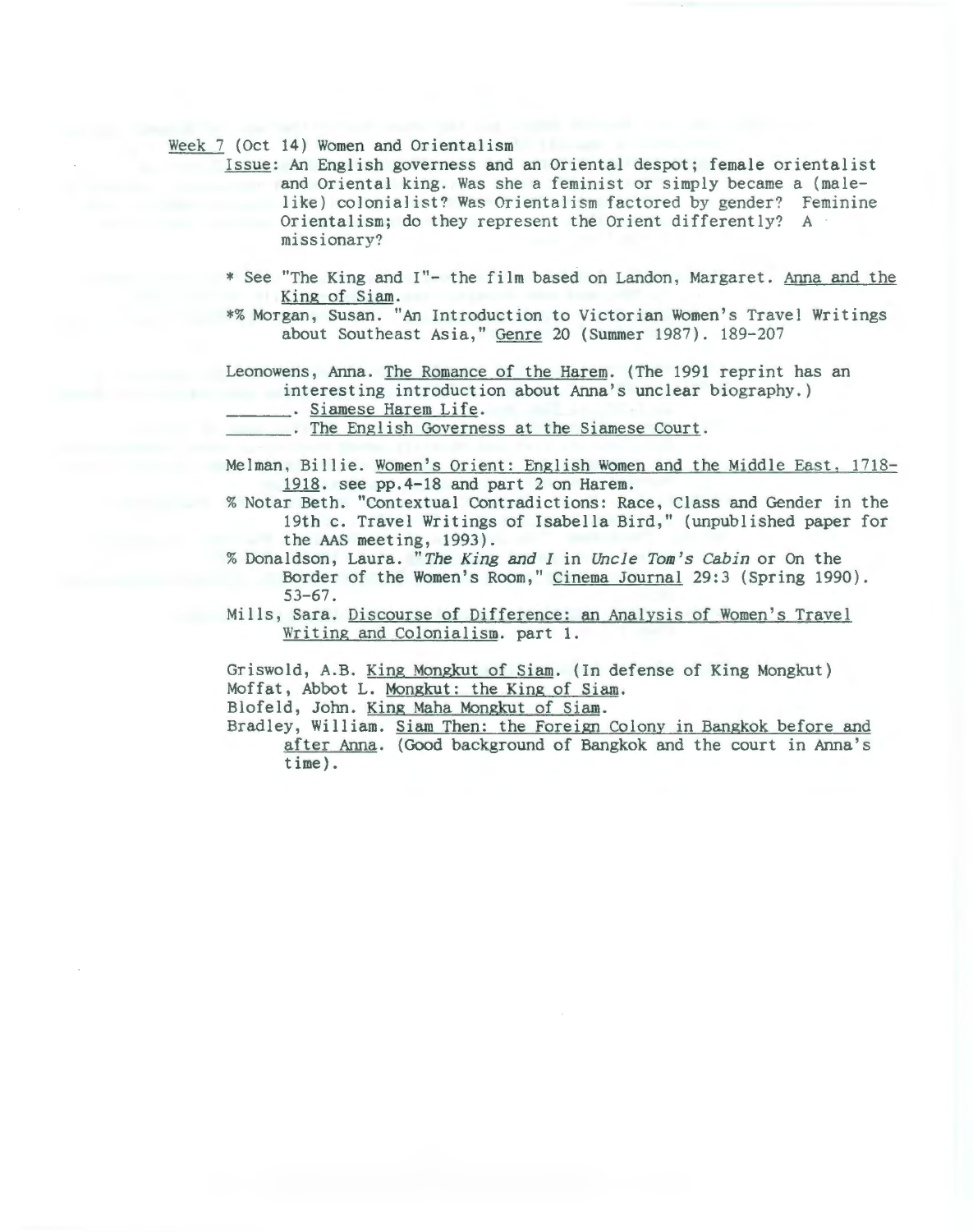- Week 8 (Oct 21) Western Media and the Third World: the case of Bangkok as the prostitution capital of the world
	- Issue: Factual reports and the effects beyond facts. Distorted objectivity? Moral ambivalence: rescuer or exploiter. Politics of covering the Third world; politics of anti-Western media. Look beyond this case to others: - human rights, poverty, wild life protection, etc.
	- \*%Examples of news reports about prostitution, AIDS, and sex industry in Thailand (and others), see in the red file for the week.
	- \*%Bangkok Post: Sunday Perspective: "Who are the oppressor?" see in the red file for the week.

(Some background readings for the case of Bangkok and sex industry.)

- % Thitsa, Khin. Providence and Prostitution: Image and Reality for Women in Buddhist Thailand.
- Erik Cohen. "Open-ended Prostitution as a Skilful Game of Luck: opportunity, risk,and security among tourist-oriented prostitutes in a Bangkok soi," in ed. Hitchcock, Michael; King, Victor T,; and Parnwell, Michael. Tourism in Southeast Asia.

Phongpaichit, Pasuk. "Bangkok Masseuses: Holding Up the Family Sky," Southeast Asia Chronicle 78 (1981). 15-23.

Troung, Thanh-Dam. "The Dynamics of Sex Tourism: The Case of Southeast Asia," Development and Change 14:4 (1983). 533-553 .

. Sex, Money and Morality: Prostitution and Tourism in Southeast Asia.

Bonacci, Mark. Senseless casualties: the AIDS Crisis in Asia. chap.1,3,4.

Said, Edward. Covering Islam.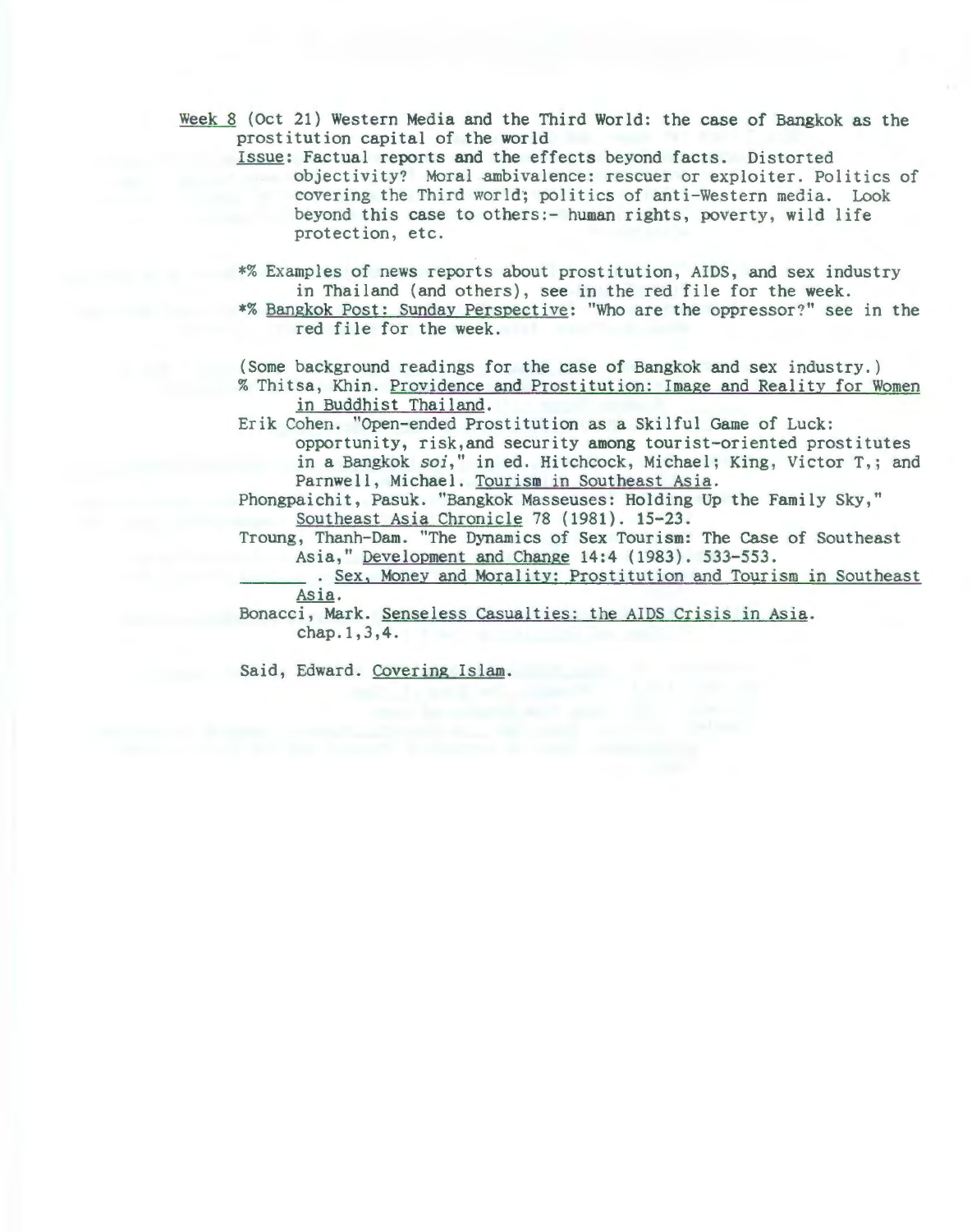Week 9 (Oct 28) Haunted Enemy: Vietnam in American Memory

Issue: What is Vietnam in the American literature and films about the Vietnam War? The War, a place, a mind-set, anathema, or a remotely forgotten theater? How is it remembered? How is it forgotten or avoided? Ignoring it? Representing it otherwise? Subduing a new enemy?

\* See some films about Vietnam war or think about the ones you have seen:- the Green Berets, Rambo II, Platoon, The Deer Hunter, Full Metal Jacket, Born on the Fourth of July, Apocalypse Now, etc. Then do some reading from a large number of studies about the Vietnam War novels and films. Here are only examples.

- \*% Lomperis, Timothy. 'Reading the Wind' the Literature of the Vietnam War. chap.4, "The Great Lost Fact: The Asians," pp.63-81.
- \*Cultural Critique 3 (Spring 1986), the special issue on American Representations of Vietnam. See two article:-
- % Springer, Claudia. "Military Propaganda: Defense Department Films from World War II and Vietnam," 151-167; and
- % Berg, Rick. "Losing Vietnam: Covering the War in the Age of Technology." 92-125.
- \*%Schulte-Sasse, Jochen and Linda, "War, Otherness, and Illusionary Identifications with the State," Cultural Critique 19 (Fall 1991). 67-95. (This issue is about the economies of war; see some other interesting articles.)

% Melling, Philip. Vietnam in American Literature. see intro (xiiixviii) and chap. 8 "Seeing Vietnam." (Vietnam as New England)

- Hellman, John. American Myth and the Legacy of Vietnam. (Vietnam as a mythic Landscape).
- Auster, Albert and Quart, Leonard. How the War Was Remembered: Hollywood and Vietnam.
- Dittmar, Linda and Michaud, Gene eds. From Hanoi to Hollywood: the Vietnam war in American Films.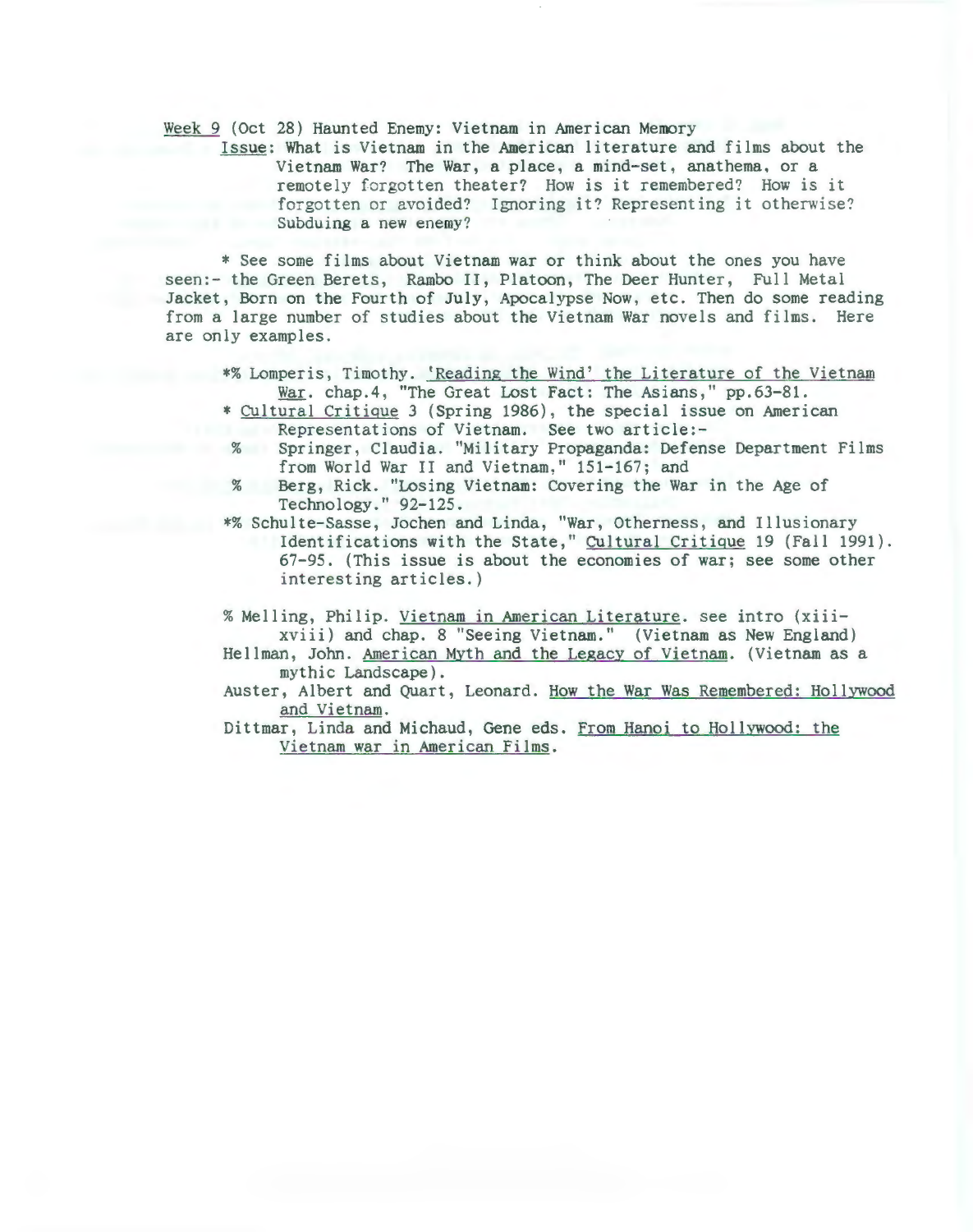Week 10 (Nov 4) The Native Response

- Issue: Reaction from the Orient, a nationalist view and a humanist one. Are their views affected by Orientalism?
- \* Rizal, Jose. The Lost Eden (Noli me tangere). trans. by Leon ma. Guerrero. (There are some other translations of this famous Filipino novel. Try to find this version first. If not found, look up in the NLS for Noli me tangere.)
- And/Or \* Toer, Pramoedya Ananta. This Earth of Mankind. (About the author and the significance of the book, see introduction and afterwords of the 1991 edition.)

Reyes, Soledad. The Noli me tangere: A Century After. Arcilla, Jose S. ed. Understanding the Noli: Its Historical Context and Literary Influences.

[Try some short stories about or against the American Era]

% Bresnahan, Roger. " 'Thanks Joe!': The American Image in Philippine Literature."

Yabes, Leopold Y. ed. Philippine Short Stories, 1925-1940, and Philippine Short Stories. 1941-1955 2 vols.

Anderson, Benedict, and Mendiones, Ruchira, ed.& intro. In the Mirror. see pp.19-40 and some stories, esp. pp.123-153.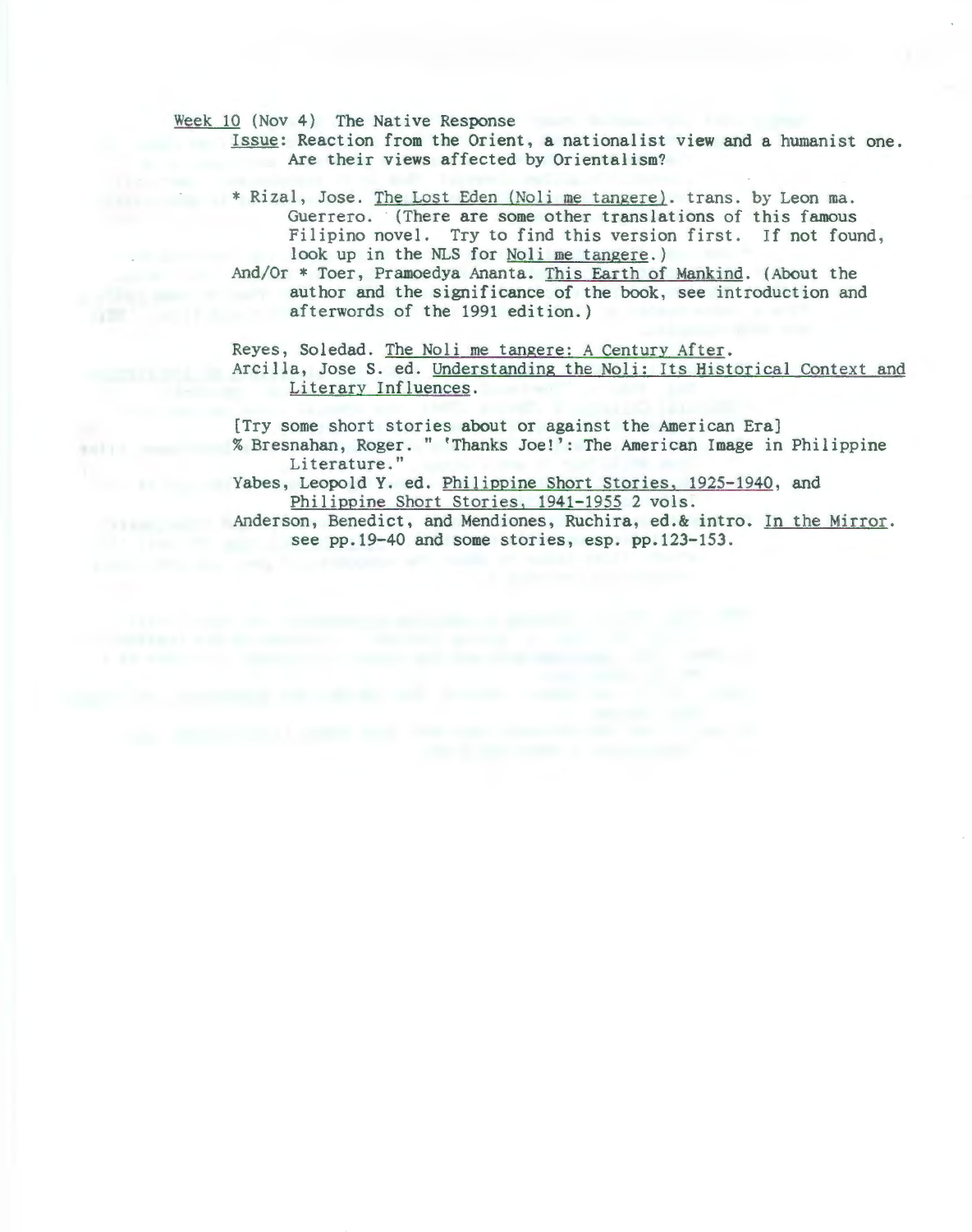## Week 11 (Nov 11) The Orient's Other

Issue: "Orientalism" or the representation of the Other in eastern cultures. The Other Without and the Other Within. Politics of ethnonyms. Power relations of the Orient's Orientalism , and how does this fit, contradict, or parallel the grand Orientalism of the West.

- \*Read the following:-
- % Sunait Chutintaranond. "The Image of the Burmese Enemy in Thai Historical Perceptions and Historical Writings," Journal of the Siam Society (check the recent issues or see the instructor ).
- %Tanaka, Stefan. Japan's Orient. at least the introduction.
- % Thongchai Winichakul. "The Other Within: Ethnography and Travel Literature from the Bangkok Metropolis to Its Peripheries, 1885-<br>1910," (draft paper, see the instructor).
- \* And/Or see two Thai films about the Lao people in Thailand: "Luk Isan" and "Thongpan." (Available at the audio-visual service, 4th floor Memorial Library, ask for South & Southeast Asia Video Collection. If we want to do it together, time and place can be arranged.)

Khamphun Bunthawi, Child of the Northeast, trans. from Luk Isan which becomes the film above.

Keyes, C.F. Isan: Regionalism in Northeastern Thailand.

Streckfuss, David. "Creating 'the Thai': the Emergence of Indigenous Nationalism in Non-colonial Siam 1850-1980," M.A. thesis, UW-Madison.

Anderson, Benedict. "Introduction" to Southeast Asian Tribal Groups and Ethnic Minorities.